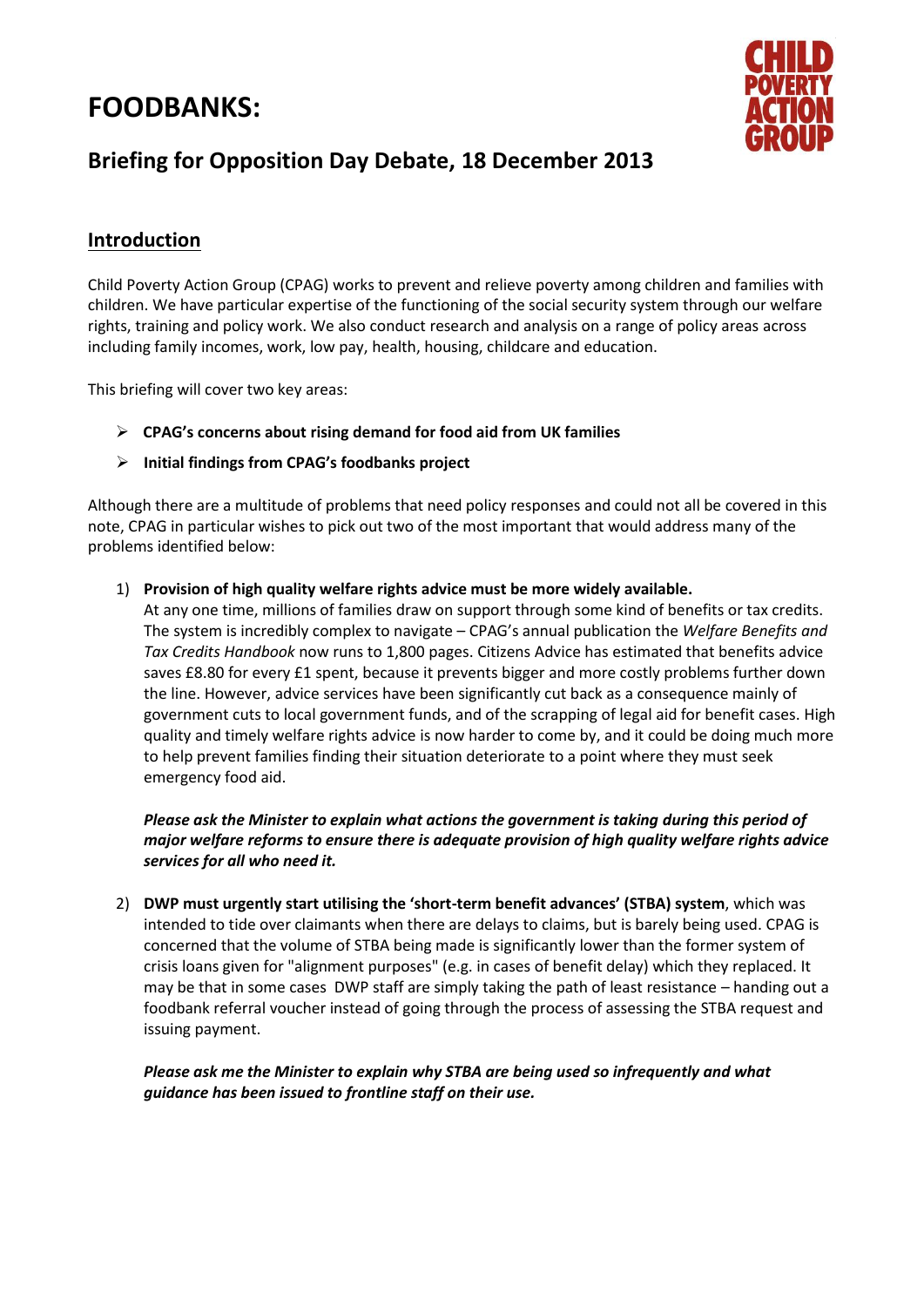# **Concerns about demand for food aid from UK families**

CPAG is concerned at the surge in the number of families that are turning to foodbanks for food aid. The main foodbank provider, the Trussell Trust, is clear that the increased demand cannot simply be explained by the greater availability of foodbanks. Even if this were the case, this it remains worrying that so many families with children are now reliant on food aid.

#### **The Trussell Trust has found that 35% of all people being helped with food aid are children.**

The Trussell Trust's own research, and evidence from the CPAG foodbanks project, suggests that the main drivers of the growth in food aid reliance are:

- **Cuts to basic support for families**, including reductions to tax credits, working benefits like housing benefit and benefits for carers, disabled people and jobseekers
- **Delays in the administration of benefits**, alongside failures by Jobcentre Plus to use the 'short-term advances' system that was intended to tide people over in such instances
- **Errors in benefit administration**, including claimants not being awarded benefits they are entitled to as a consequence of incorrect advice, and claimants being underpaid the benefits they are entitled to.
- **Sanctioning and suspension of benefits**, including many cases where the sanction is later overturned, but a person and any dependents they have are left hungry in the meantime.

CPAG is also concerned that the Coalition government has often given the impression that it views the increase in demand for food aid a good thing. While CPAG praises the work of foodbanks, those who donate to them, and the volunteers who run them, we believe it is a major failing of the government that they are currently necessary.

# **CPAG believe that the government should be committed to obviating the need for foodbanks and food aid in the UK.**

### **CPAG foodbanks project: overview**

CPAG began a project in August 2013 in a Trussell Trust run foodbank in Tower Hamlets, with the aims to:

- **1. Provide high quality welfare rights advice in Tower Hamlets, primarily to foodbank clients**
- **2. Inform the future development of the Trussell Trust Foodbank Network and its services**
- **3. Assist CPAG's research and campaigning work by improving our understanding of the problems driving families to foodbanks**

CPAG locates an expert welfare right workers in the foodbank for a day each week. The current working method involves a foodbank user having a discussion with a foodbank worker about the reason they are experiencing food poverty. Where the foodbank worker identifies that the reasons for food poverty appear to be related to social security and welfare benefit claims, they are then seen by the CPAG Welfare Rights Adviser.

During an advice consultation, the Welfare Rights Adviser will determine what the problem is and look at all relevant documents the client has brought. The Welfare Rights Worker will then provide casework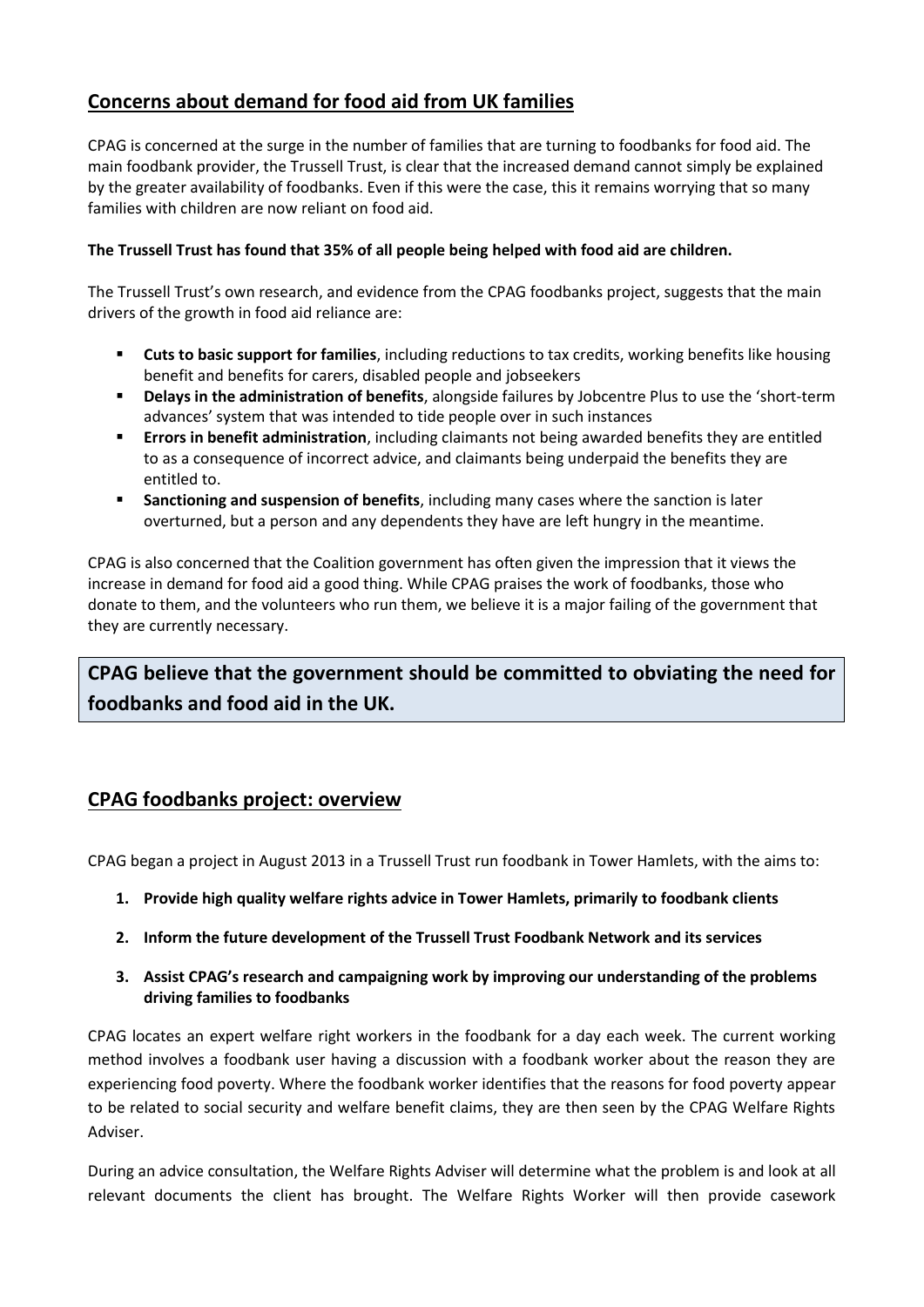assistance to resolve their case. In the most complex cases, follow-up appointments are made at CPAG's office and travel fares provided.

### **CPAG foodbanks project: initial findings on foodbank users**

CPAG has found wide variety in the cases we have advised on. However it is possible to refer to some broad categories and make some observations on the people who are using foodbanks, and the problems underlying their need to resort to food aid.

### **A: Under-claiming of benefits**

Some foodbank users have not claimed the benefits to which they would be entitled. Under-claiming foodbank users may have never previously accessed welfare benefit advice because they are unaware they have an advice need. Typically, failure to claim in this way has been related to one of the following reasons:

**Reason 1:** The complexity of the system is such that the foodbank user was simply not aware of their entitlement.

#### *Client A*

*Client A* works in a cleaning job for 15 hours per week. He receives £385/month and partial help with rent by way of housing benefit. He had been street homeless in the past and was struggling to cope on his limited income. An unexpected debit from his bank account drove him to rely on the foodbank service. He had been referred by his support worker.

In speaking with CPAG's adviser he disclosed that although he had not spoken with his GP about mental health problems, he found dealing with people difficult. He had obtained the job he had because it allowed him to only be out of the house very early in the morning and so he could avoid people. He explained that he often gets angry with himself and is prone to panic. He was unable to cope with more than the limited numbers of hours he currently worked.

We were able to advise *Client A* during the session about the possibility that he may be entitled to employment and support allowance. This was followed up with a detailed email to his support worker. *Client A* will now be able to claim ESA, as the amount of work he does is below the permitted threshold. As a result his income will increase by £71.70 a week (initially) and his housing benefit will be increased.

**Reason 2:** The foodbank user had such severe mental health problems or learning disability that they were unaware of entitlement or unable to take the steps needed to claim.

#### *Client B*

*Client B* had been refused ESA in March 2012 because he had denied the extent of his mental health problems at his medical assessment. Since that time he had lived on about £20 per week. He was terrified of claiming ESA again on the basis that he may be detained in a mental hospital.

*Client B* was reassured about how the benefit system worked. He was assisted to claim ESA and complete the relevant forms. His GP was contacted to ensure he obtained a medical certificate. A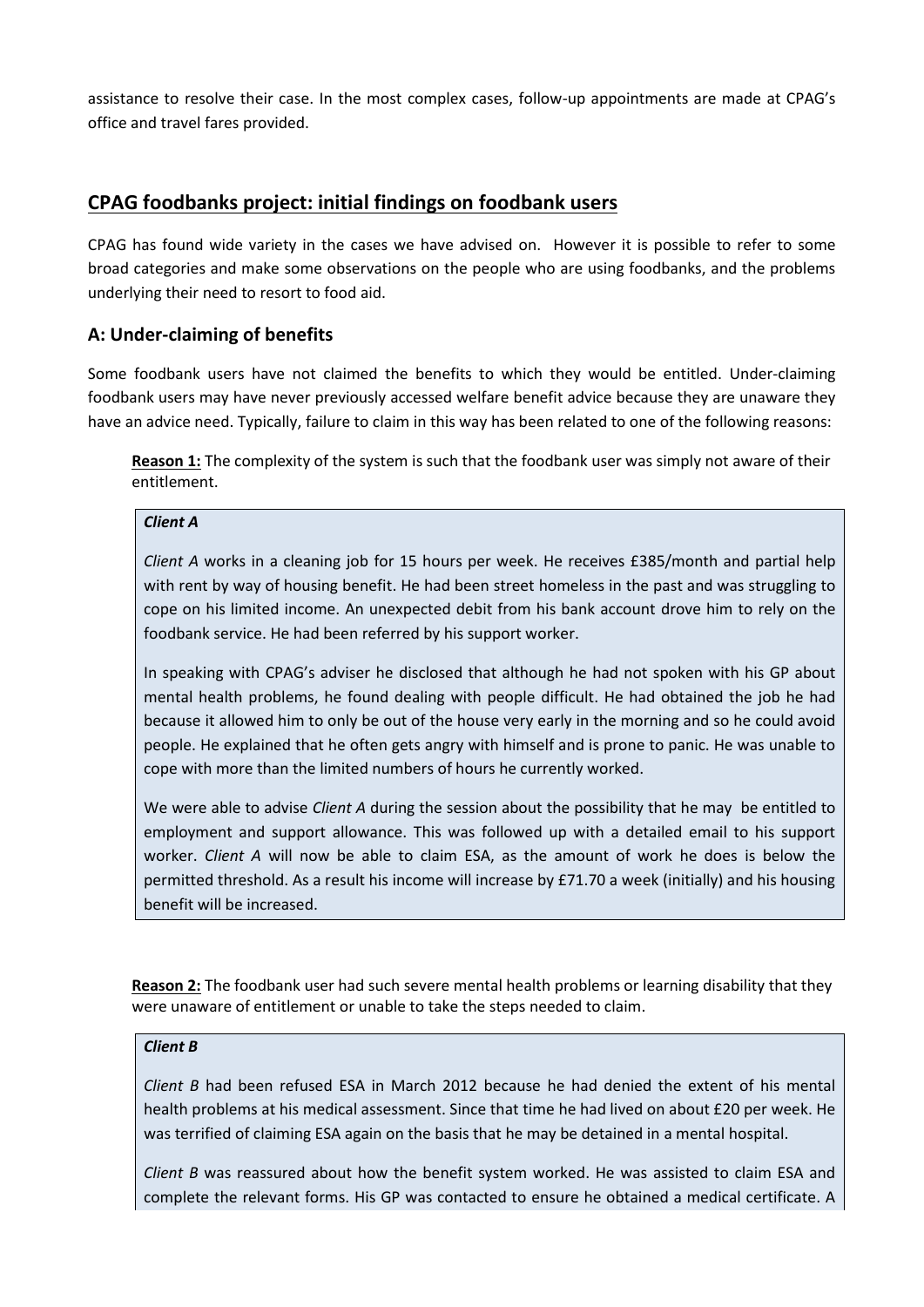claim for personal independence payment has also been made. *Client B* states that he would not have been able to accept this advice as correct had he not been speaking with a welfare rights worker who was clearly aware of the rules and could explain to him in detail how the system works.

**Reason 3:** The foodbank user has been wrongly advised (by the jobcentre or social services etc) that they do not have an entitlement.

#### **Client C**

*Client C* and his wife are caring for their grandchildren. These children had been placed with them by social services about 1 year previously. They had been told to allow their daughter (the children's mother) to carry on claiming the child benefit and child tax credit in respect of the children. Their daughter had not been handing over this money to them.

We assisted *Client C* and his wife to obtain the child benefit and child tax credit to which they were entitled. We have also corresponded with social services to apprise them of the fact that we believe they have wrongly advised *Client C* and his wife as to their entitlements

In addition we advised *Client C* that he could claim an additional £33.30 of pension credit because he was caring for his wife.

#### **B: Under-entitlement due to official errors**

This category differs from under-claiming in that the foodbank-user had properly claimed all the benefits to which they are entitled but had, at the point they were seen, either been wrongly refused the benefit or has been paid less than they are actually entitled to due to official error about an aspect of their claim.

#### *Client D*

*Client D* had been in receipt of Disability Living Allowance and Employment and Support Allowance since mid June 2013. *Client D* has learning difficulties. He should have been receiving £59.50 more per week than he was actually getting because the Jobcentre had wrongly calculated his entitlement. We were able to write to the Jobcentre on his behalf to request his award is changed and that the correct higher entitlement be paid.

#### *Client E*

*Client E* had separated from her disabled partner recently in late August. She had been receiving benefits as his carer. She gave birth to her first child in early September. At the time we saw her (early November), her income support entitlement had been cancelled with effect from the end of August. *Client E* had reclaimed income support and had been told an award would be made within a few days of attending the foodbank with effect from early October.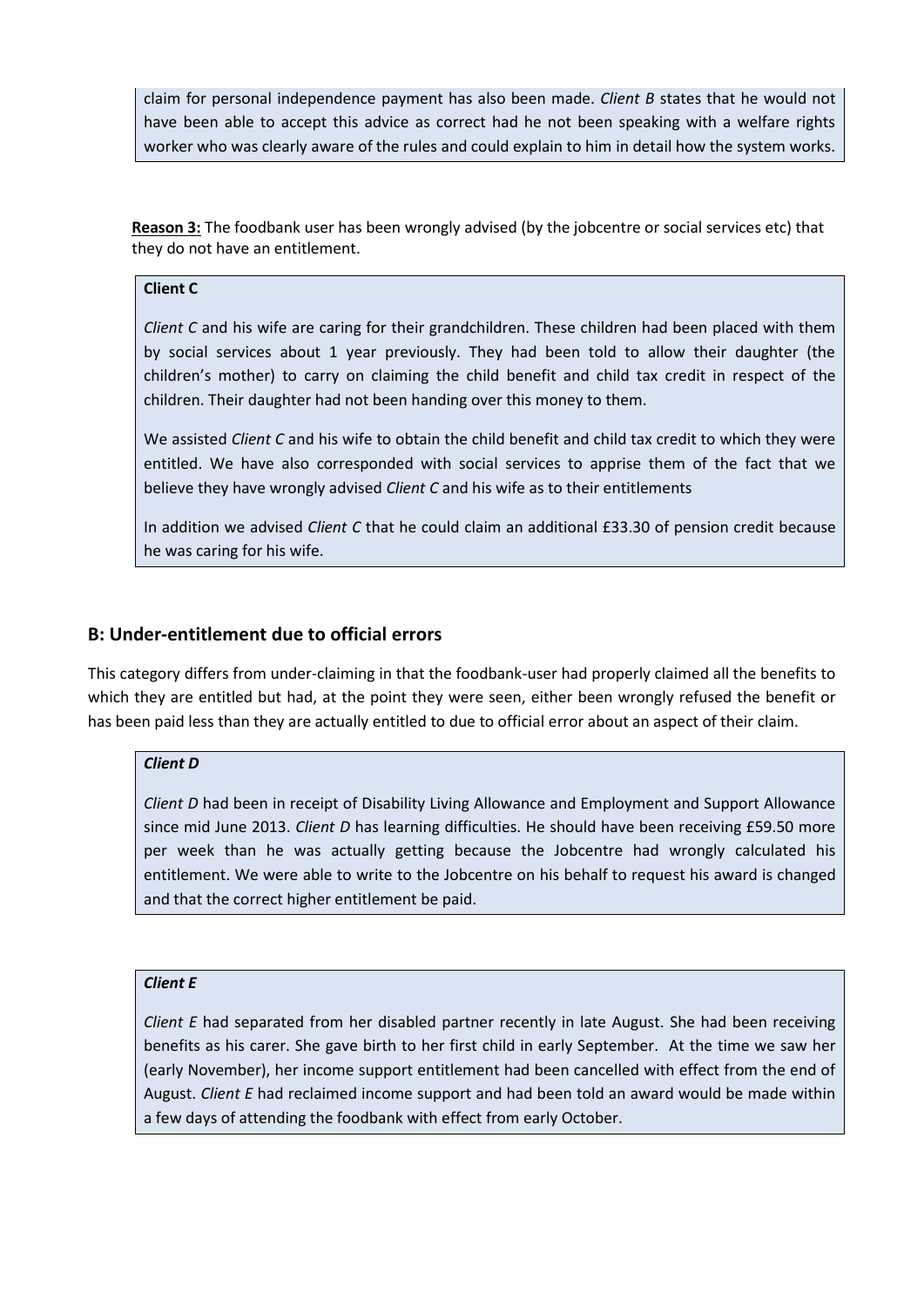We were able to advise *Client E* that she should have remained entitled to income support during the period August to October - even though she had ceased to qualify as a carer; at this stage she should have continued to qualify as a woman in the late stages of pregnancy.

We wrote to the Jobcentre requesting a revision of their decision and as a result *Client E* will receive arrears of income support for the missing period.

*Client E* would not have taken action to resolve this issue as she had quite reasonably acted on the advice of the Jobcentre that she was not entitled in that period.

### **C: Delays caused by poor administration**

Cases where benefit has been claimed but there is a delay in either making a decision, or in making payment once a decision has been made, form a large proportion of the cases we have dealt with. In such cases foodbank-users have often not been advised by the Jobcentre that they may qualify for a 'short term benefit advance (STBA). In some cases of protracted delay the only way to obtain a remedy for the foodbank-user has been to send a "letter before action" for judicial review to the solicitors for the Department of Work and Pensions. In other cases, assisting the foodbank-user to request STBA has resulted in the claim being processed.

#### *Client G*

*Client G* had an underlying mental health condition. Partly as a result of this he had been unable to sustain a claim to Jobseeker's Allowance and had been repeatedly sanctioned. At the time we saw *Client G*, he had been without any income for two months. We assisted *Client G* to claim Employment and Support Allowance.

Ordinarily such a claim should take about 10 days for a decision on entitlement to be made and payment can take longer than this. As *Client G* was unable to wait this long, we wrote a letter setting out why he was entitled to a short term benefit advance and emailed it to the Jobcentre. *Client G* was provided with a copy of this letter and also attended the Jobcentre from where he made a call to the relevant section. As *Client G* had a copy of our letter setting out why he was entitled to a short term advance he was able to present his case properly. As a result *Client G* received a payment of ESA 2 days after our request was made - the first income he had other than a £45 crisis grant from LBTH in a two month period.

#### *Client H*

*Client H* had made a claim for ESA in September 2012. It appeared that no decision had been made on this claim. *Client H* had only managed to survive due to the fact he was being supported by the Salvation Army and foodbank. We first saw *Client H* in August 2013. He had a complex case involving European law. It turned out that the Jobcentre had made a decision refusing his claim in May 2013 but had not notified this decision to him.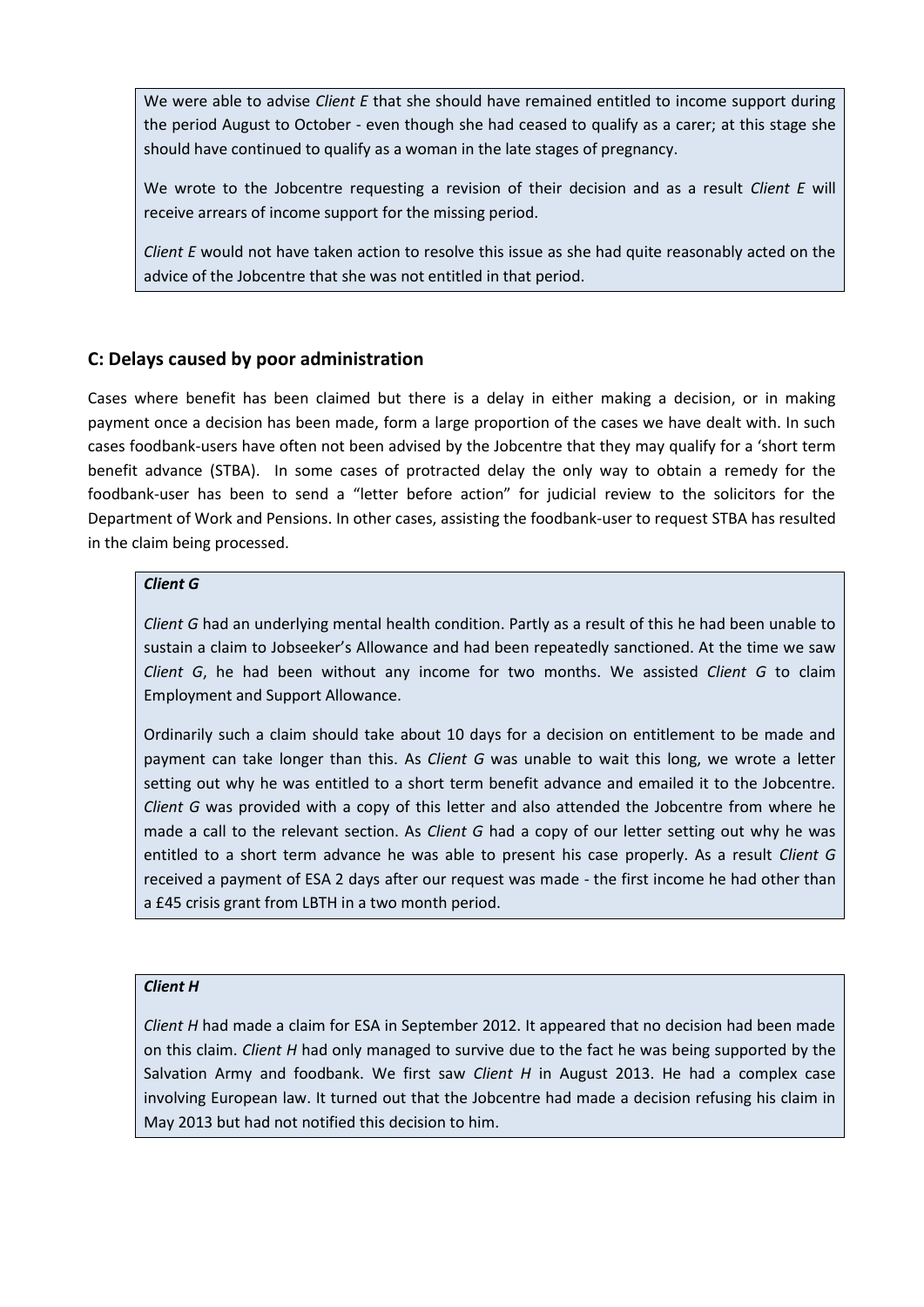The jobcentre have now made a decision that *Client H* is entitled to benefit. They did so within a week of us writing directly to the Tribunal requesting urgent directions for listing of his appeal. As a result *Client H* will receive arrears of over £6500 in ESA and £8000 in rent.

#### **D: Suspensions** (NB these are not sanctions)

Some cases we have seen are in food poverty because their existing awards of benefit have been suspended. Usually this occurs where there is a doubt about the person's entitlement. In these cases the person has sometimes not been told why their benefit has been suspended and they been given no timeframe for how long this is likely to continue. Dealing with suspensions is difficult because the decision to suspend benefit is not appealable (it is an administrative measure to withhold payment for the time being rather than a decision the person is not entitled).

### *Client J*

*Client J* is a lone parent with one child. She sought food aid when her income support had been suspended for two weeks. She had attended two meetings with an investigator at the Jobcentre.

It was not clear to us that there was any valid reason to suspend *Client J*'s benefits. The investigating officer at the jobcentre refused to speak with CPAG when we contacted them initially to arrange a further appointment at a time convenient for us to attend. We immediately sent a letter to the relevant section and copied in the investigating officer. As a result an appointment was quickly scheduled. At the appointment we were able to assist *Client J* to explain the situation and persuade the investigating officer to lift the suspension.

#### *Client K*

*Client K* sought food aid when her benefit was suspended whilst a doubt about her availability for work was investigated. *Client K* has mild learning difficulties and was undertaking a training course of less than 16 hours a week. We wrote on her behalf to explain that there were no grounds for suspension and the suspension was lifted as a result.

#### **E: Sanctions**

The number of JSA sanctions in the year to 30 June 2013 was the highest for any 12-month period since records began in their current form. During the course of the Coalition's time in office, an average of 4.35% of JSA claimants have been sanctioned each month, compared to 2.6% of JSA claimants sanctioned per month under during the period April 2000 to April 2010.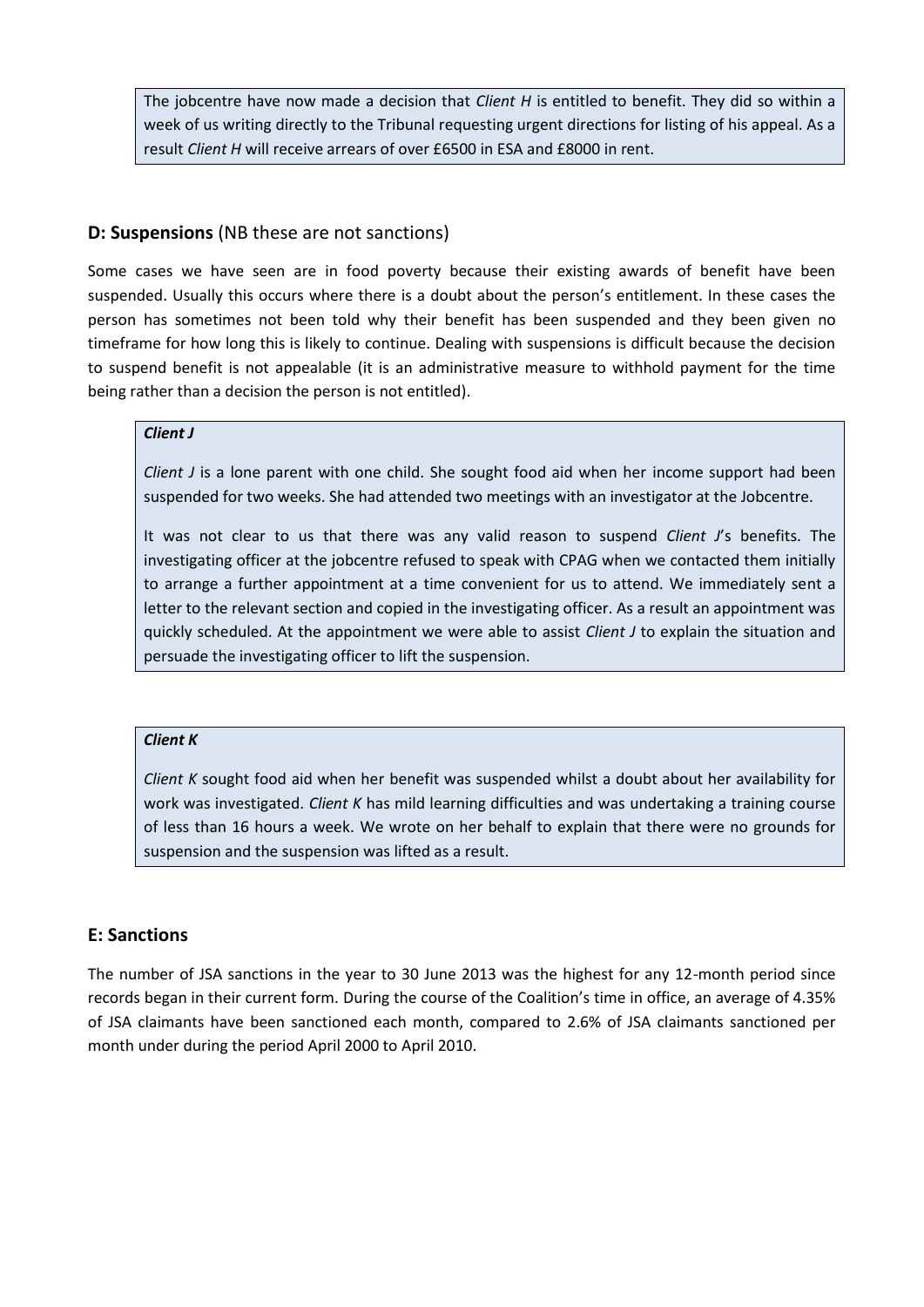

#### Referrals and actual sanctions doubled since 2009

Monitoring Poverty & Social Exclusion



A significant proportion of those sanctioned are later found to have had good cause in relation to situation that led to the sanction  $-e.g.$  they missed a Jobcentre appointment because of a job interview or hospital appointment. But the system now sanctions first, and looks at the evidence later. This can lead to people having to wait for weeks before the evidence for good cause can be submitted and processed through the system of review, and then potentially tribunal.

Other sanctions that are upheld are, in CPAG's view, counter-productive. Arbitrary numbers of jobs that should be applied for are set that pay no attention to the local labour market situation. As one recent whistle blower put it in evidence provided to a member of the Work and Pensions Committee, claimants are 'being set up to fail'.

#### *Client L*

*Client L* was claiming JSA. He was unable to attend a Jobcentre Plus appointment because he was attending his father's funeral. He attempted to inform Jobcentre Plus but the message did not reach his adviser.

He was given an automatic sanction and received no payment at for 2 weeks, and following that only hardship payments. The sanctioned was subsequently reversed, but the 'sanction first, look at the evidence later' system introduced by the Coalition meant that *Client L* was still forced to rely on food aid for a period despite not having done anything wrong.

#### **END OF BRIEFING – CONTACT DETAILS BELOW**